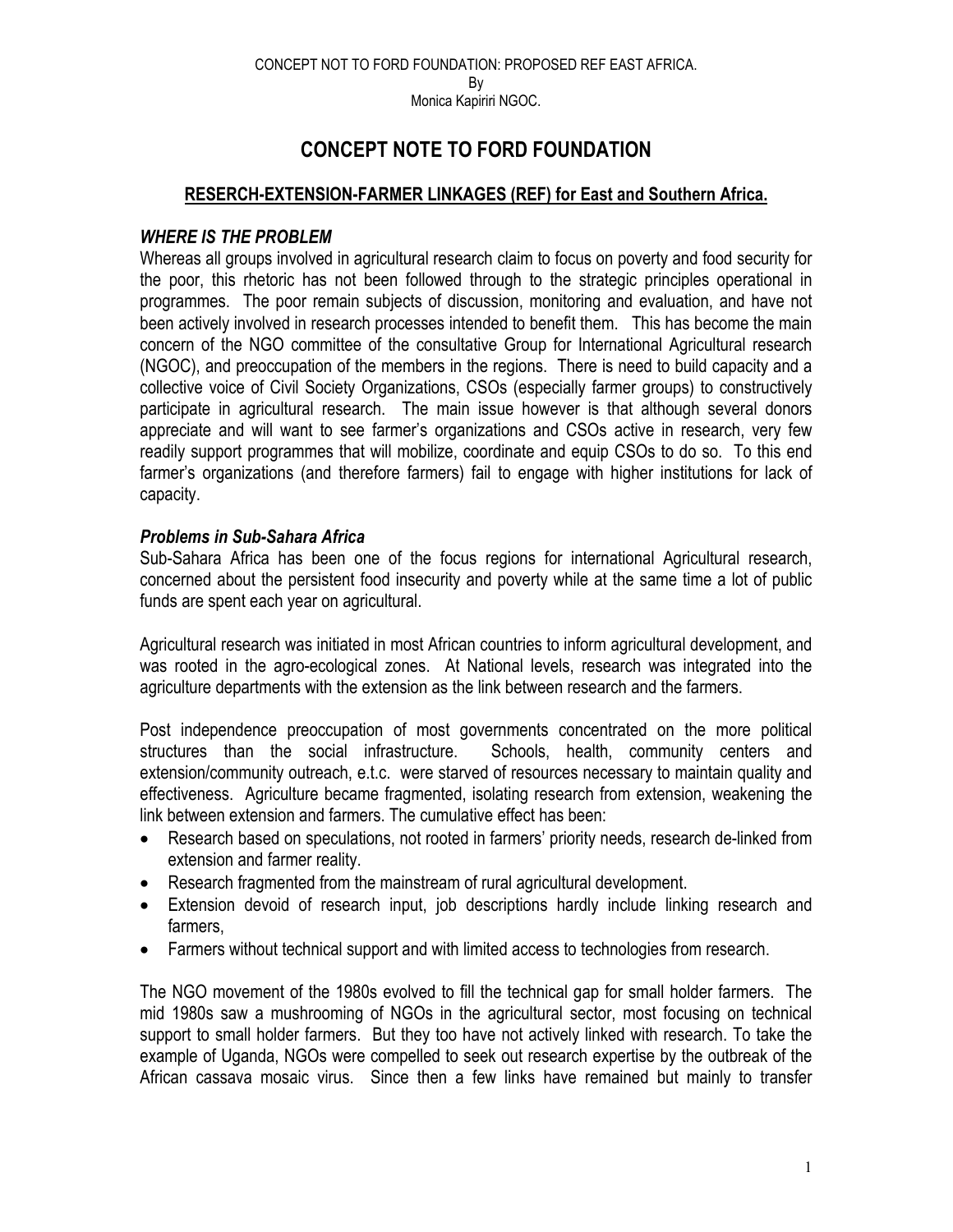#### CONCEPT NOT TO FORD FOUNDATION: PROPOSED REF EAST AFRICA.

#### By

#### Monica Kapiriri NGOC.

technologies, never for feedback to inform future research agenda. The feedback loop is missing all together.

## *HOW DO WE RESTORE THE BALANCE?*

The full potential of agricultural research can only be unleashed if the feedback loop between the three main stakeholders is completed and functional. Roles and responsibilities need defining, surplus value for feedback, two-way engagement appreciated. For until all stakeholders subscribe to the logic of real engagement, collaboration will remain superficial and ineffective.

The first step towards restoring the balance is creating awareness and facilitating the stakeholder to appreciating the roles they each have towards research and development.

The second step is defining roles and responsibilities, added value and benefits.

The third and perhaps most important is facilitating the first attempts of collaboration, reflections, learning and fine-tuning the strategies, and coordinating these efforts.

### *WHAT SHOULD BE THE ROLE OF NGOS*

NGOs have spear headed the participatory movement in rural development while governments and research institutions follow cautiously. And while most researchers and governments have employed passive and consultation participation, NGOs have built on existing or facilitated the more engaging types of participation: Functional participation, Self-mobilization and Interactive participation.

Therefore role of NGOs should not be seen as competitive or duplicating government efforts, but rather sharing experiences/lessons/good practices to enhance government initiatives in agricultural development.

Specific areas NGOs have developed competence are facilitation, initiating and sustaining participatory processes, reflecting to draw out lessons to inform future plans. NGOs have also embraced organic farming that has had profound impact on the productivity of marginal areas.

Of course this does not over look the fact that NGOs extension services are also as de-linked from research as government extension staff. The added value of NGO extension is the participatory expertise they have developed over the years.

## *Opportunities.*

There are significant opportunities for REF include;

- **PELUM Country Working Groups (CWG)** in Uganda, Kenya, Tanzania, Zimbabwe, South Africa, Zambia, Botswana, Malawi, and door are opening for Mozambique. These CWG are composed of organizations focusing on and with competencies in participatory ecological land use management, sustainable agriculture, natural resource management with rural communities.
- Limited **engagement of CSOs** with International agricultural research centers (CIAT, ILRI, IITA, ICRAF)
- **REF initiative** by a few CSO in Uganda and probably Zimbabwe, willing to serve as pilots for the proposed REF initiative.